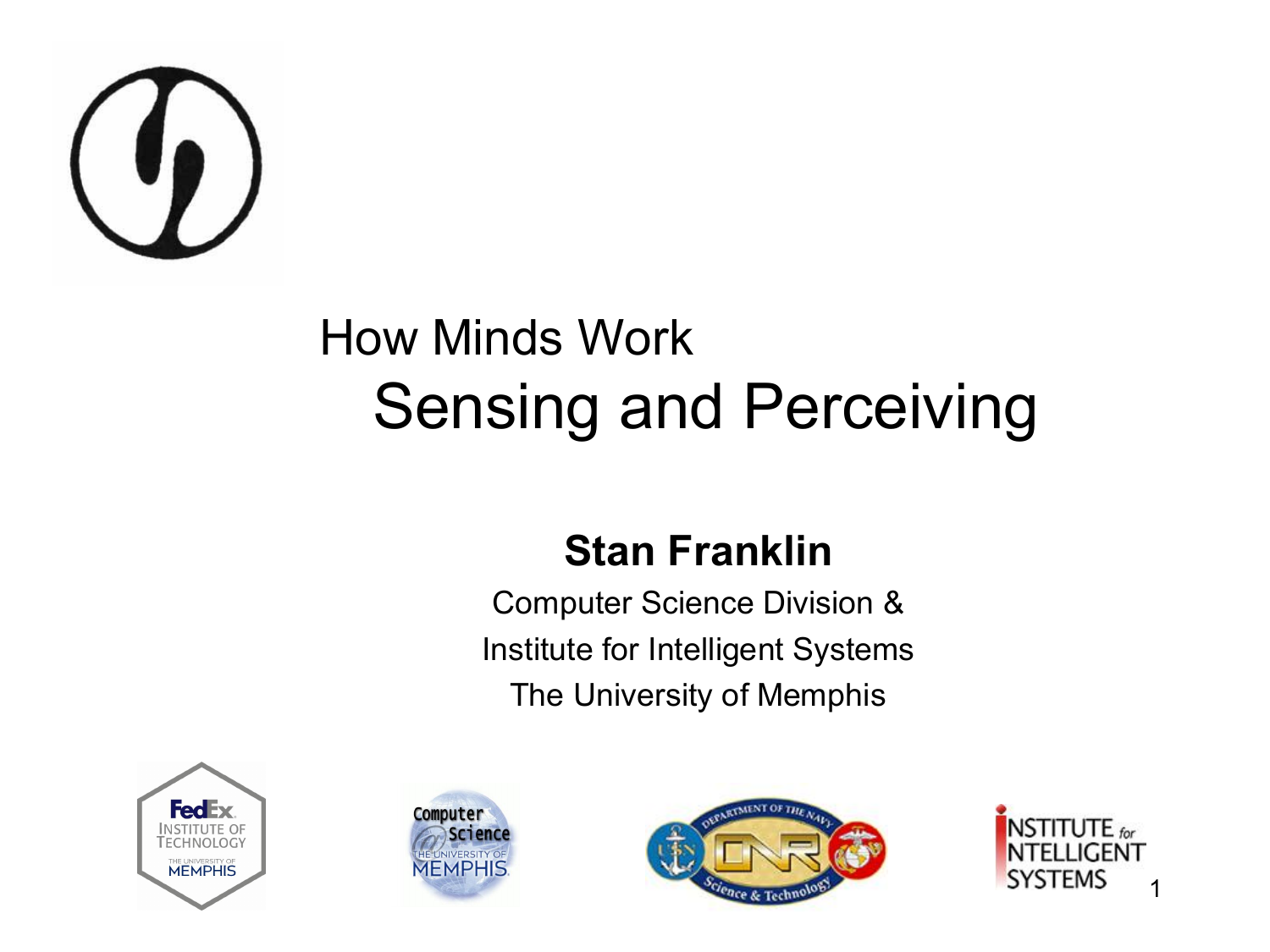#### Sense the environment?

- Humans: sight, hearing, touch, smell
- Other animals:
	- Bats, dolphins echolocation
	- Sharks electroreception
- Photo, mechano, chemo, electro, magneto reception
- Artificial senses, e.g. strings of characters

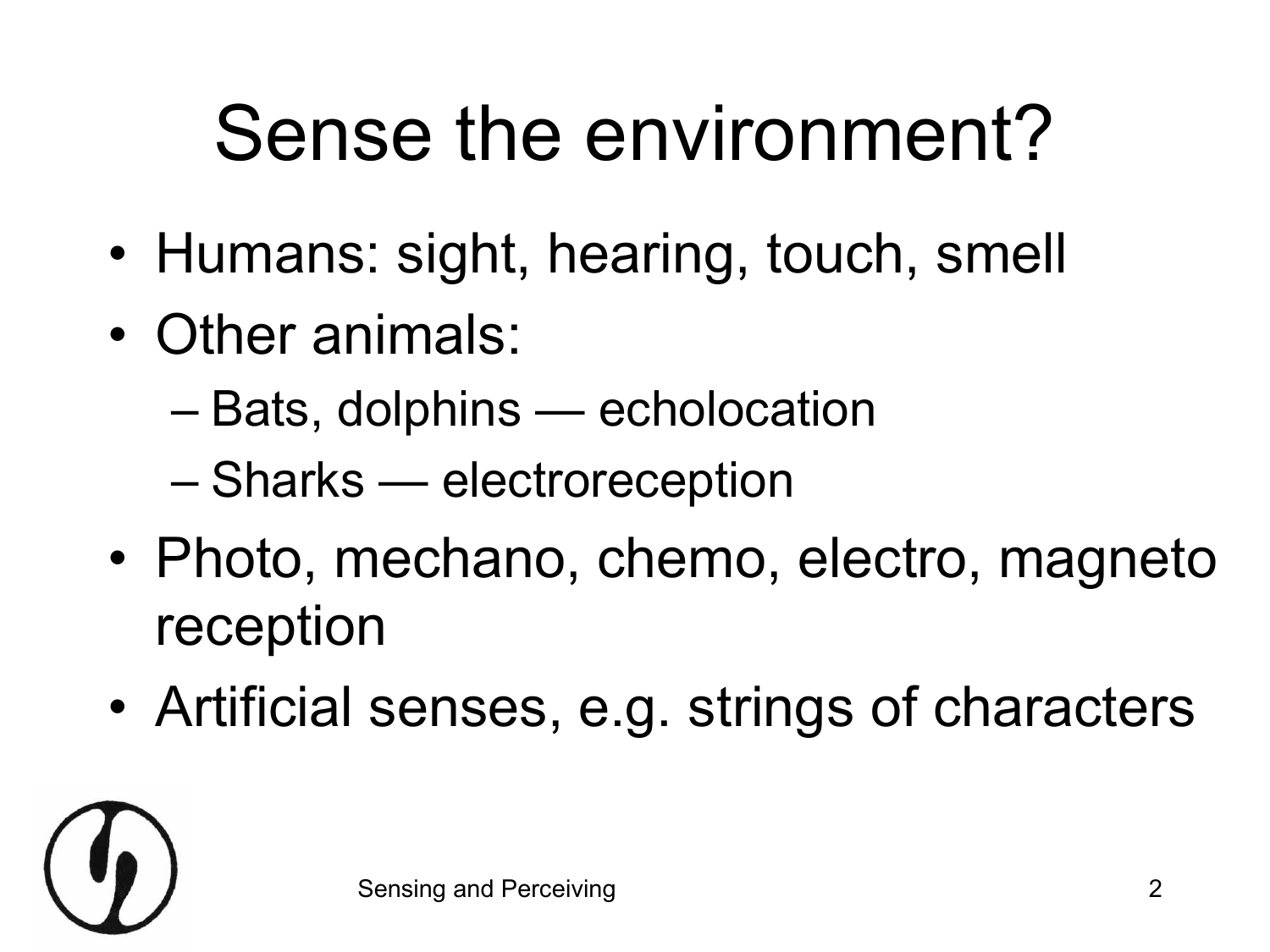## Sensory Receptors

- Transmute environmental energy (light, chemical, mechanical, magnetic, etc.) into internal (neural) signals
- Are directed by action
	- Saccades of the eyes
	- Sniff
	- Turing of an ear
	- Sending of an echolocation signal
- Can be internal, transmuting internal signals

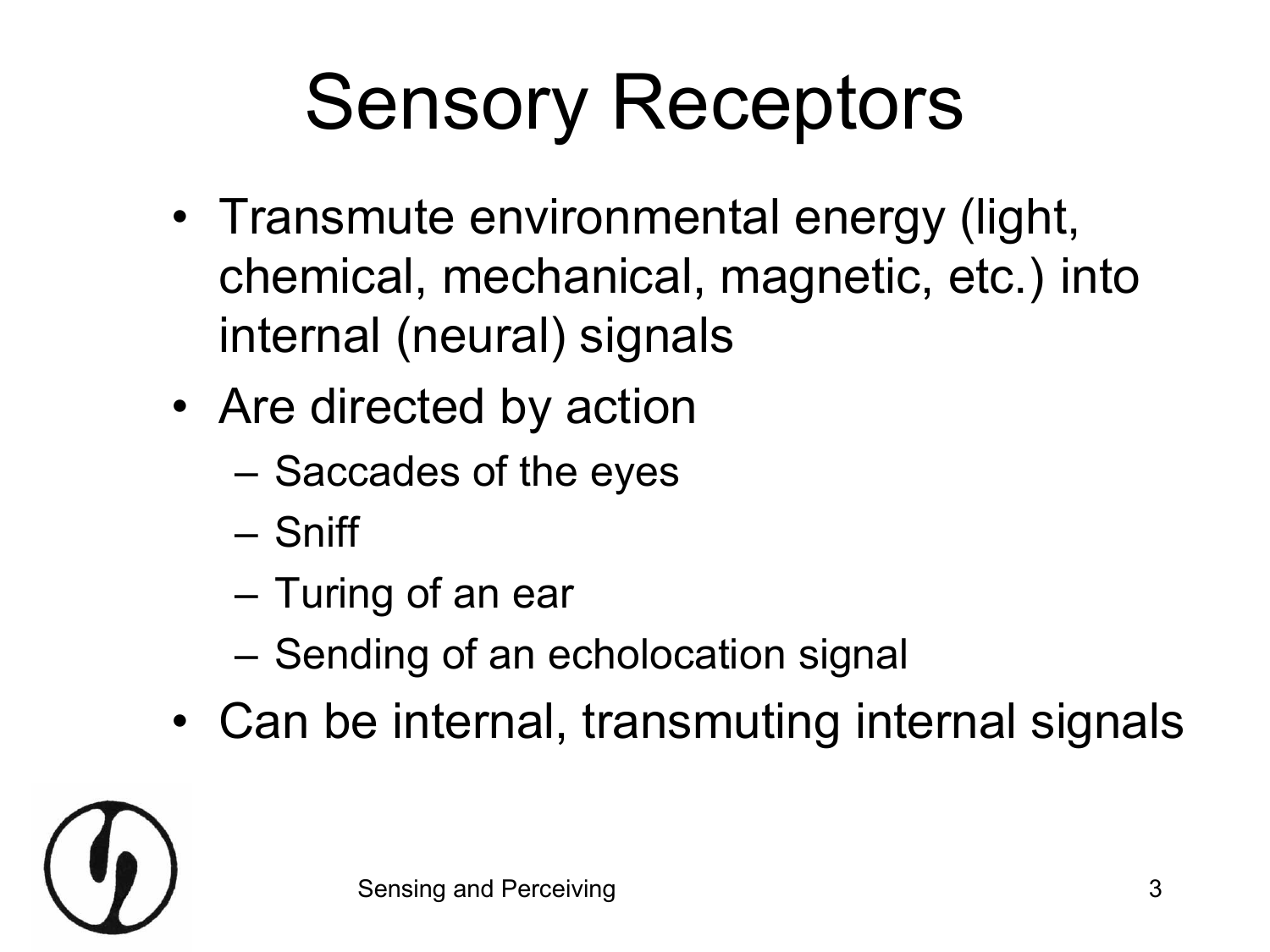#### We each create our own world

- There is no RED out there, only wavelengths of light
- There is no sound when the unattended tree falls in the forest, only vibrations in the air
- The smell of smoke is an inference drawn from molecules in the air

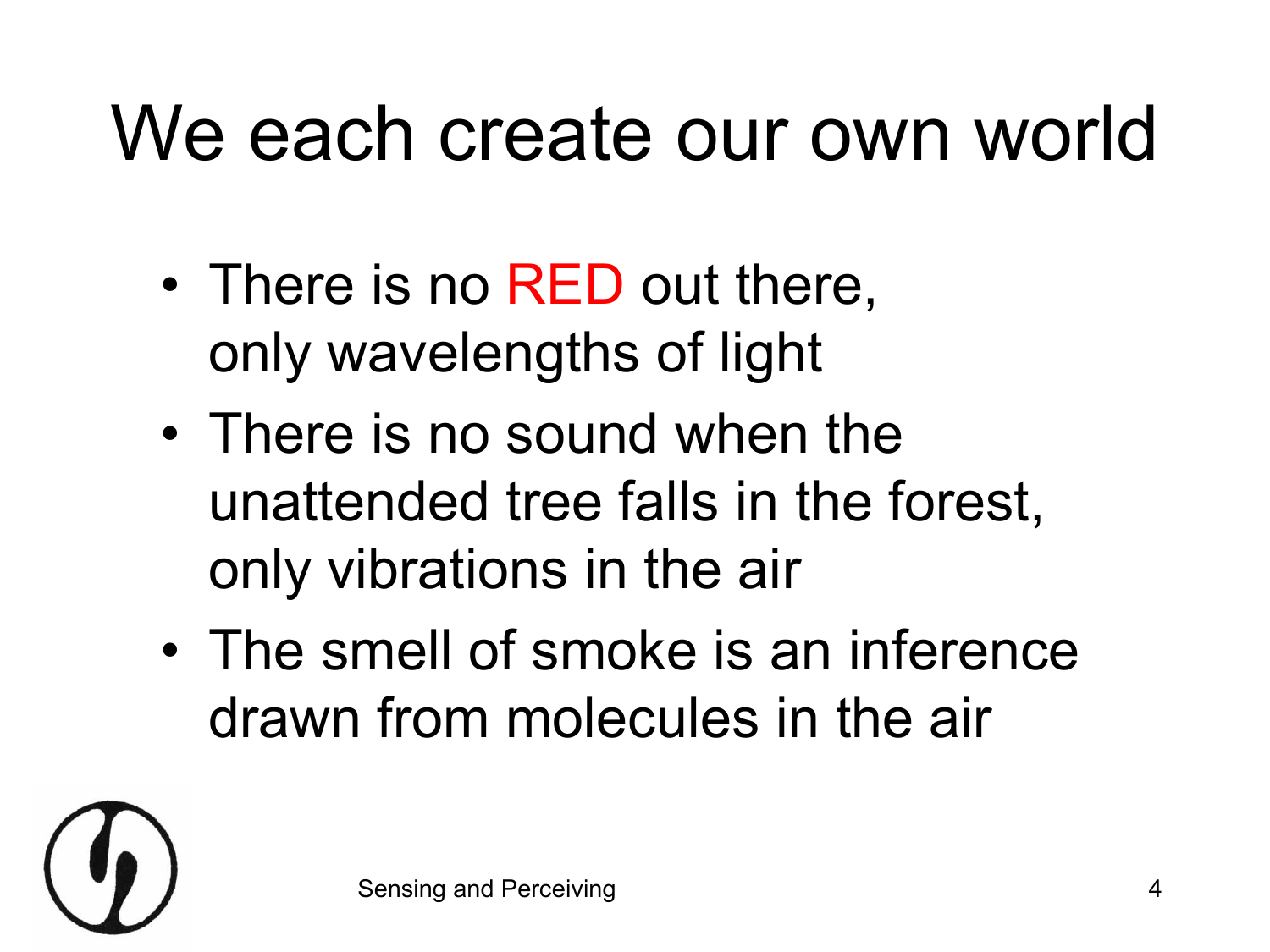### **Codelets**

- Small pieces of code each performing a simple, specialized task
- Many watch for a chance to act
- Most subserve some high level entity, e.g.
	- behavior
	- slipnet node
- Some codelets work on their own, e.g.
	- watching for incoming mail
	- checking for time and place conflicts
- Codelets do almost all the work

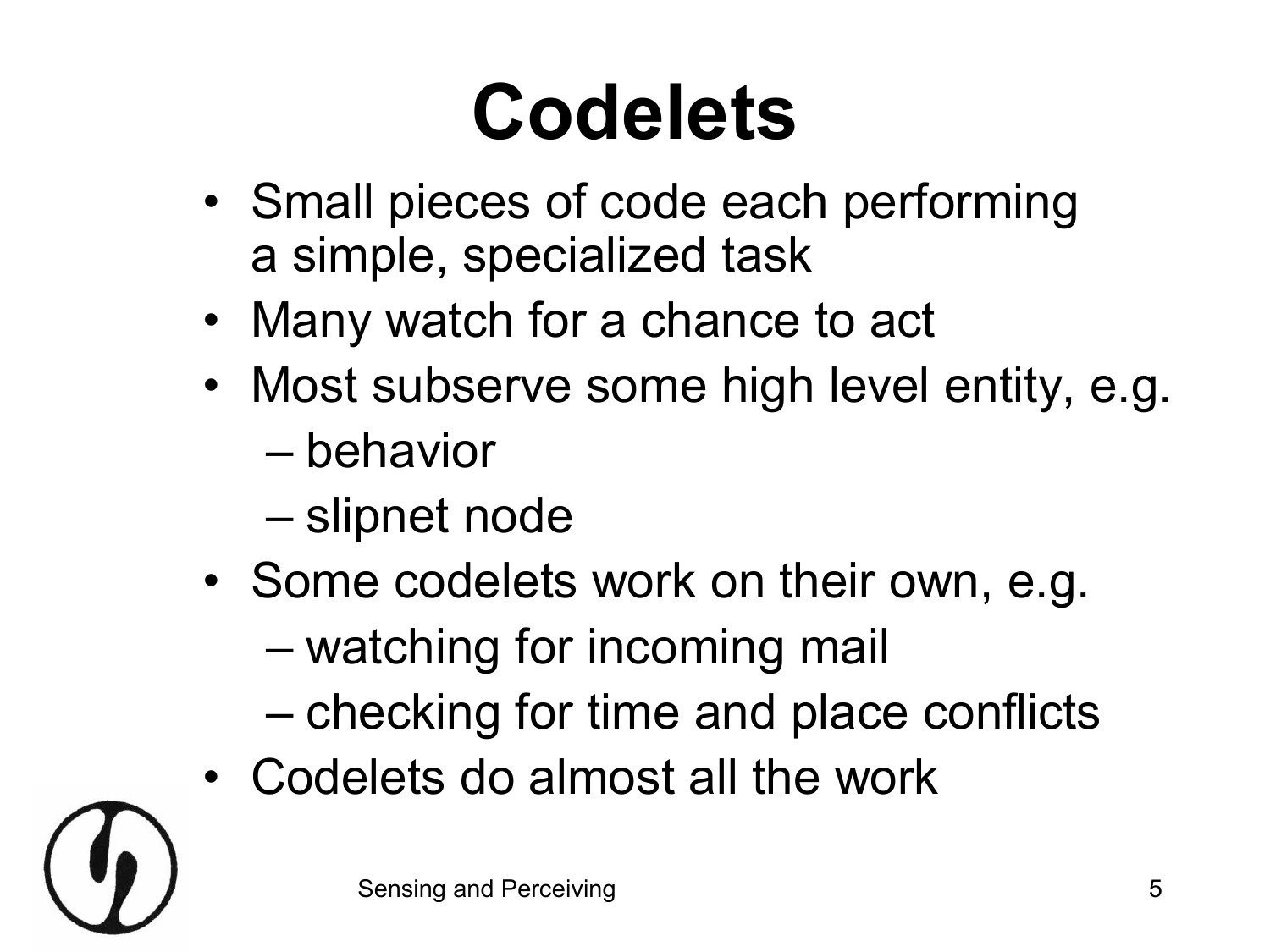# Perception in IDA's Cycle

- Input arrives through senses
- Specialized perception codelets find features and activate appropriate nodes in the slipnet
- Activation passes from node to node until the slipnet stabilizes
- Convergence of streams from different senses & chunking bits of meaning into larger chunks
- These larger chunks constitute the percept
- Sensory stimuli received and interpreted producing meaning

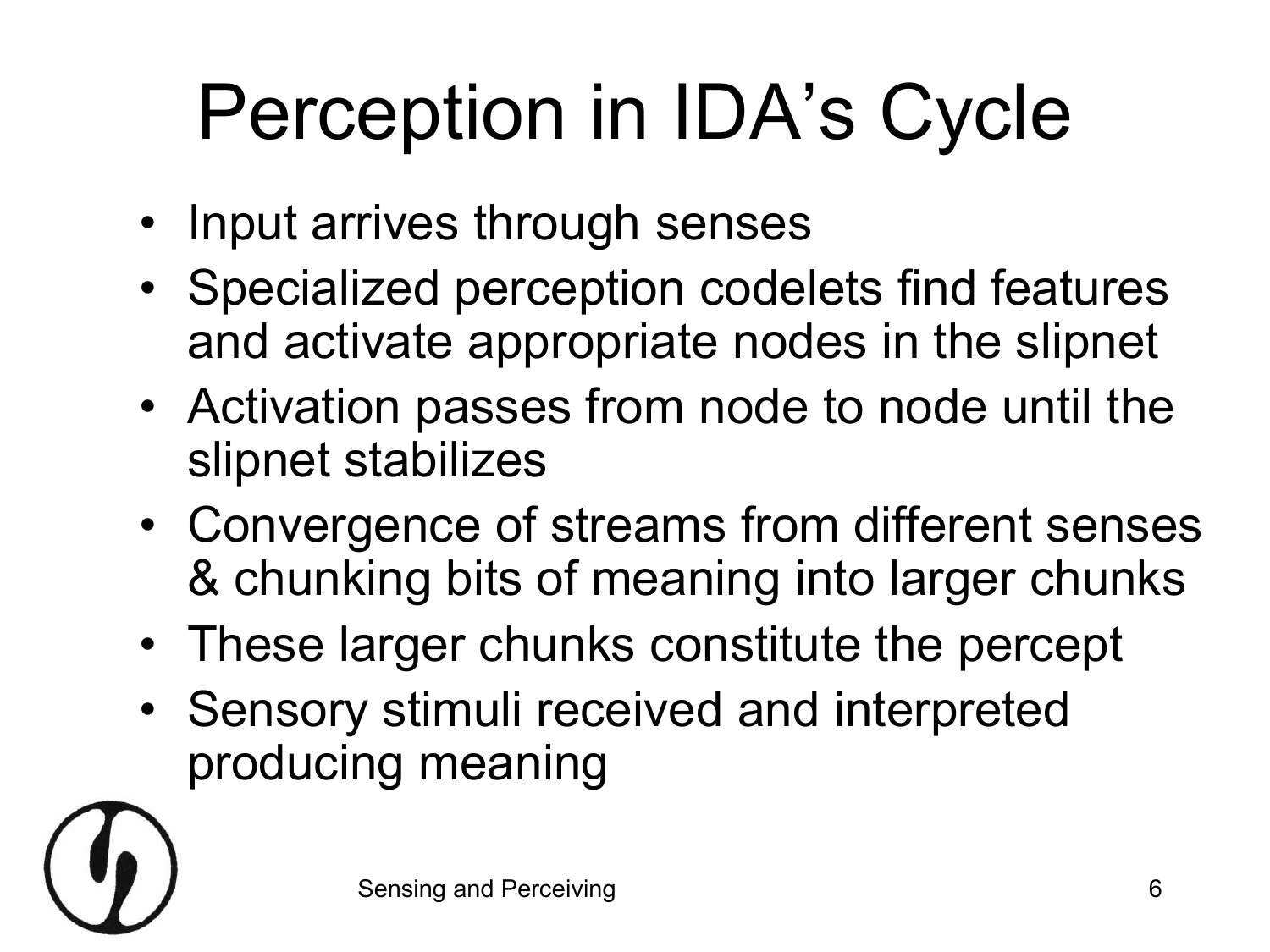

Sensing and Perceiving 7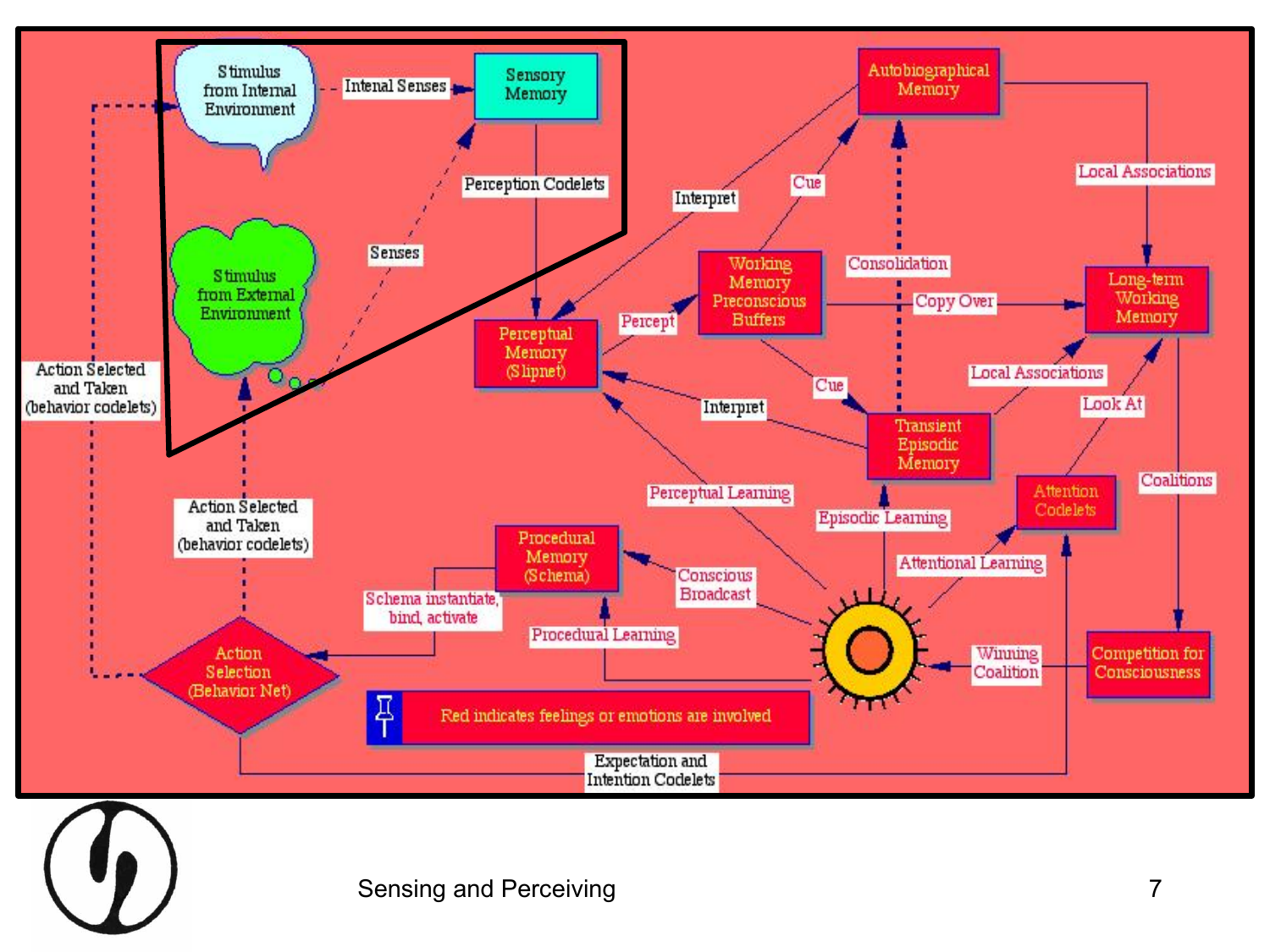

Sensing and Perceiving 8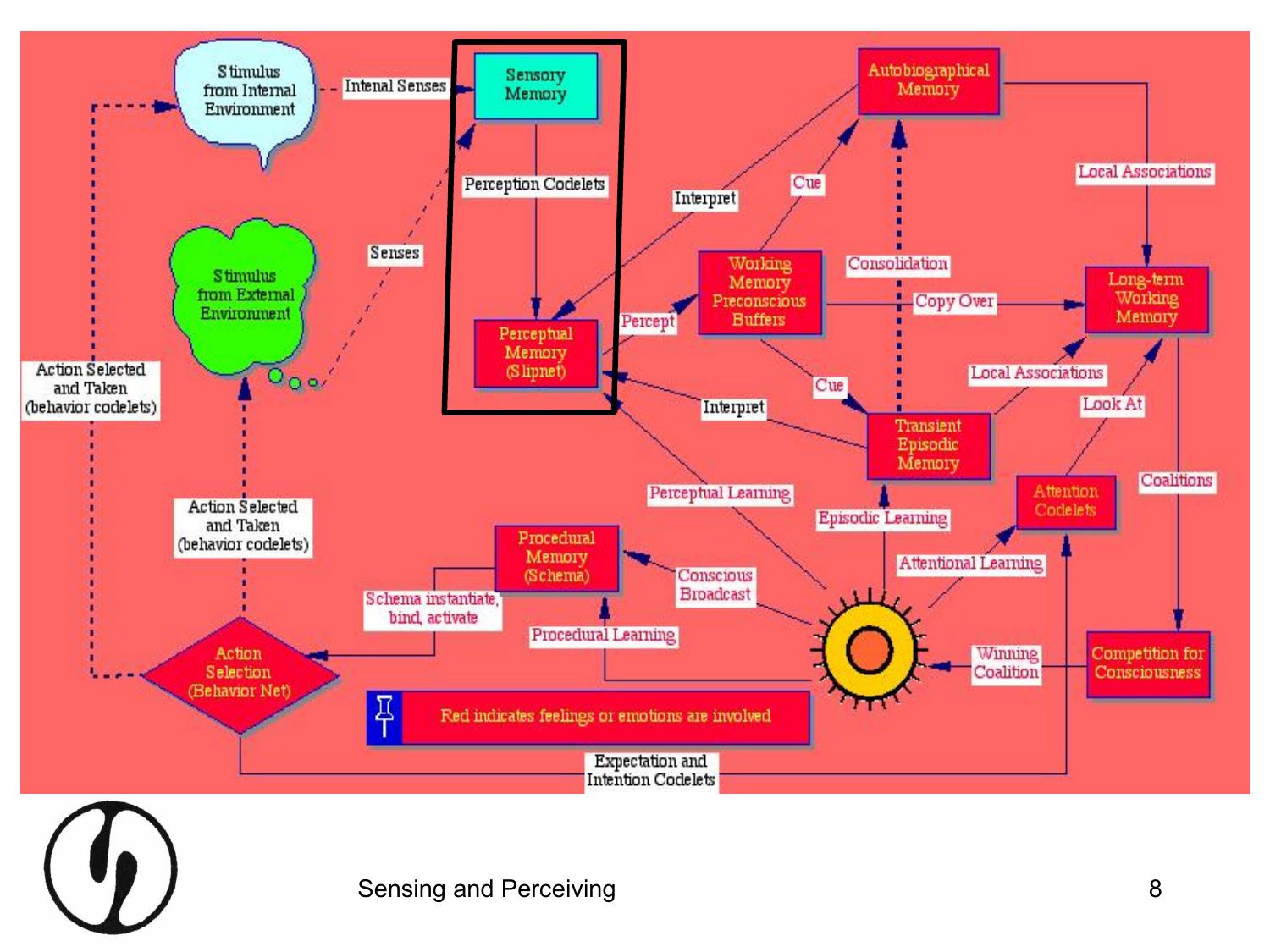## Perceptual Associative Memory

- Ability to interpret incoming stimuli by
	- recognizing individuals
	- categorizing them
	- noting situations
- Ubiquitous among animal species
- Animals of all sorts can identify food sources, potential mates, potential predators, etc.

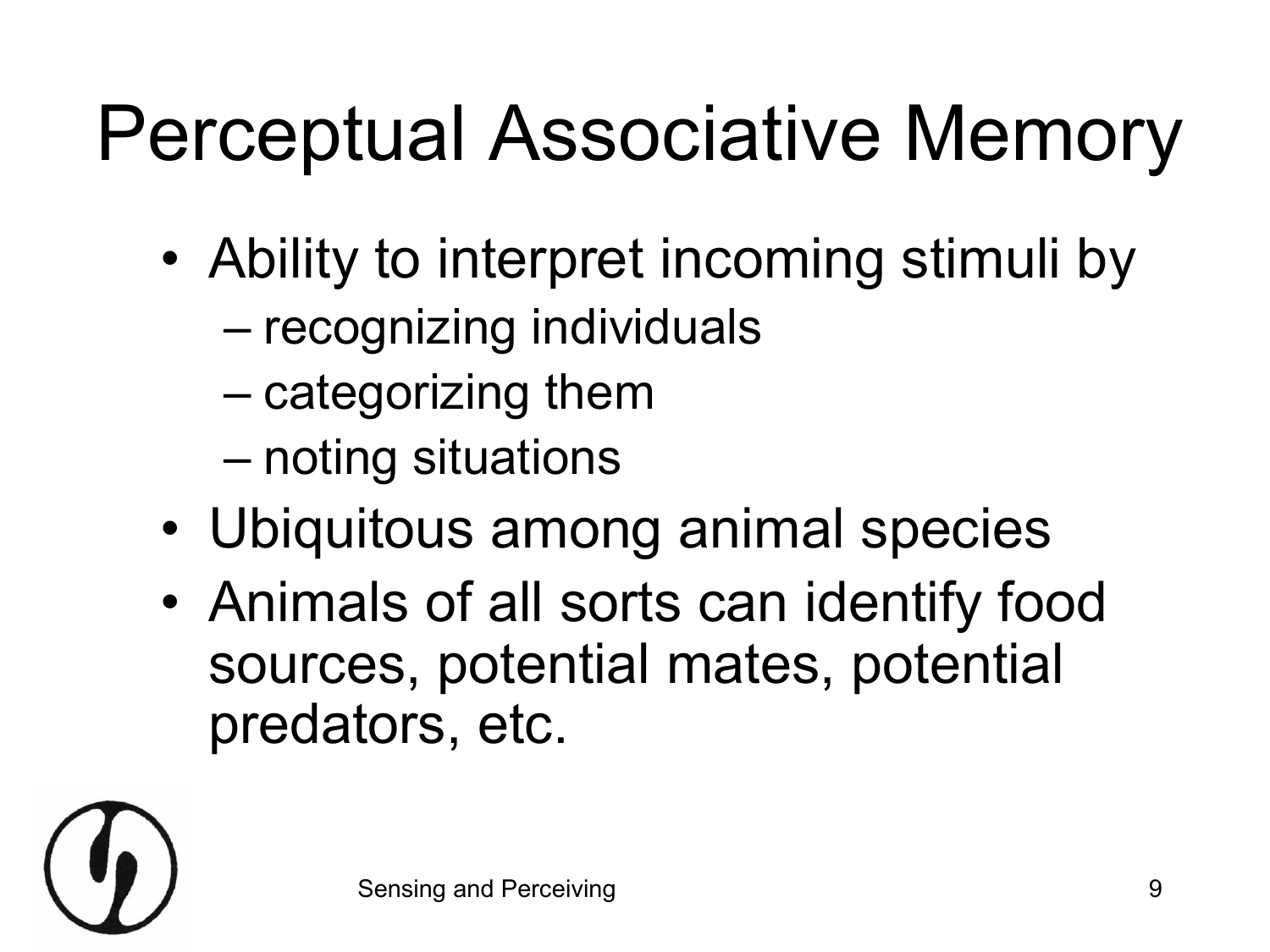## Examples of PAM

- Pigeons taught to categorize using such concepts as tree, fish, and human
- Honey bees taught to identify letters independently of size, color, position or font
- African Grey Parrot (Alex) can identify such features as size, number, color, and material of (sets of) objects never seen before

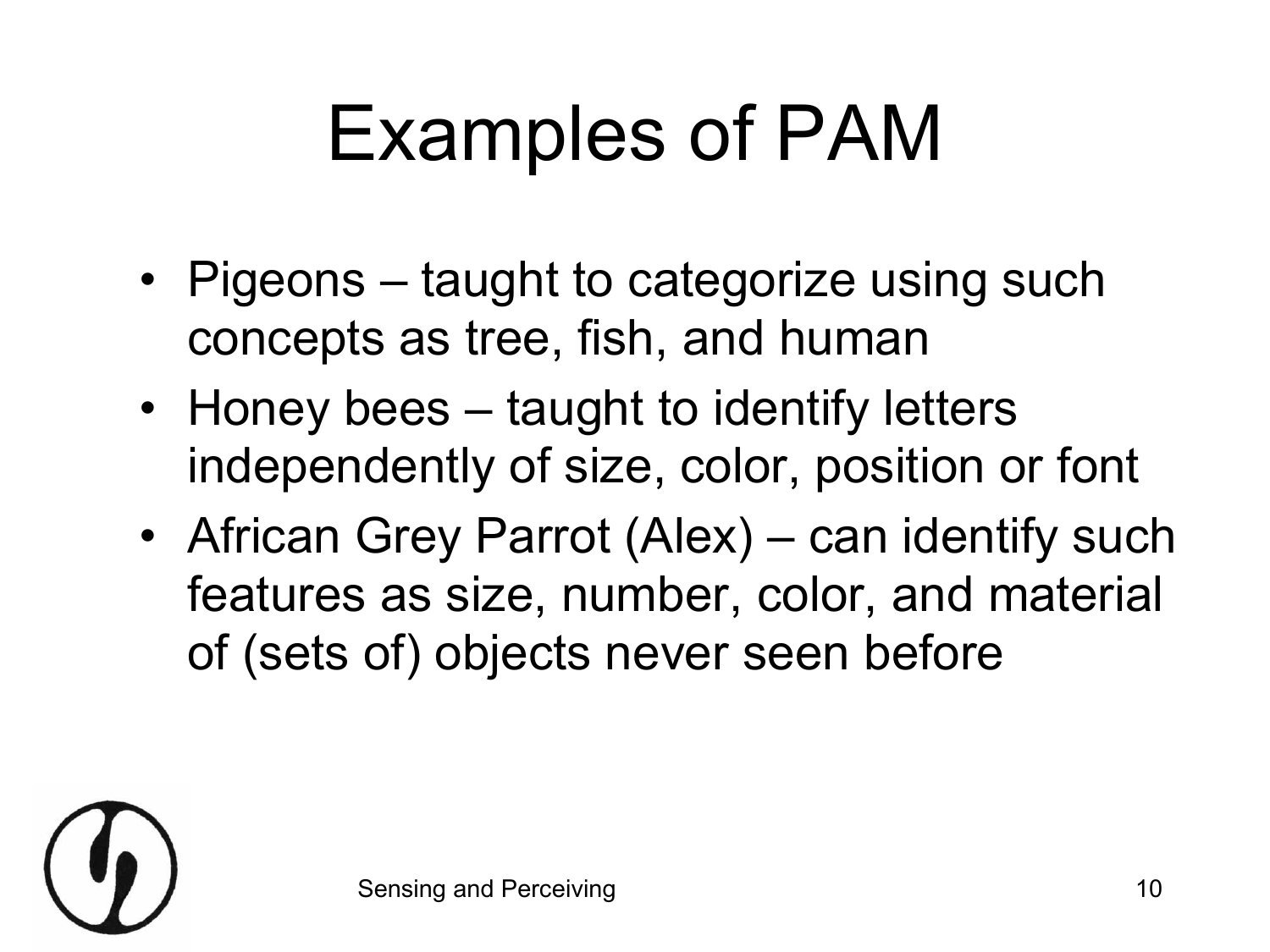## Distinct PAM Mechanism

- Developmental argument infants who have not yet developed object permanence able to recognize and categorize
- Human amnesiacs significant loss of new declarative memory, but mostly intact perceptual memory
- Rats in radial arm maze recognize which arms to search (PAM) and remember in which they have already fed (episodic memory)
- Hippocampally excised rats lose their episodic memory but retain PAM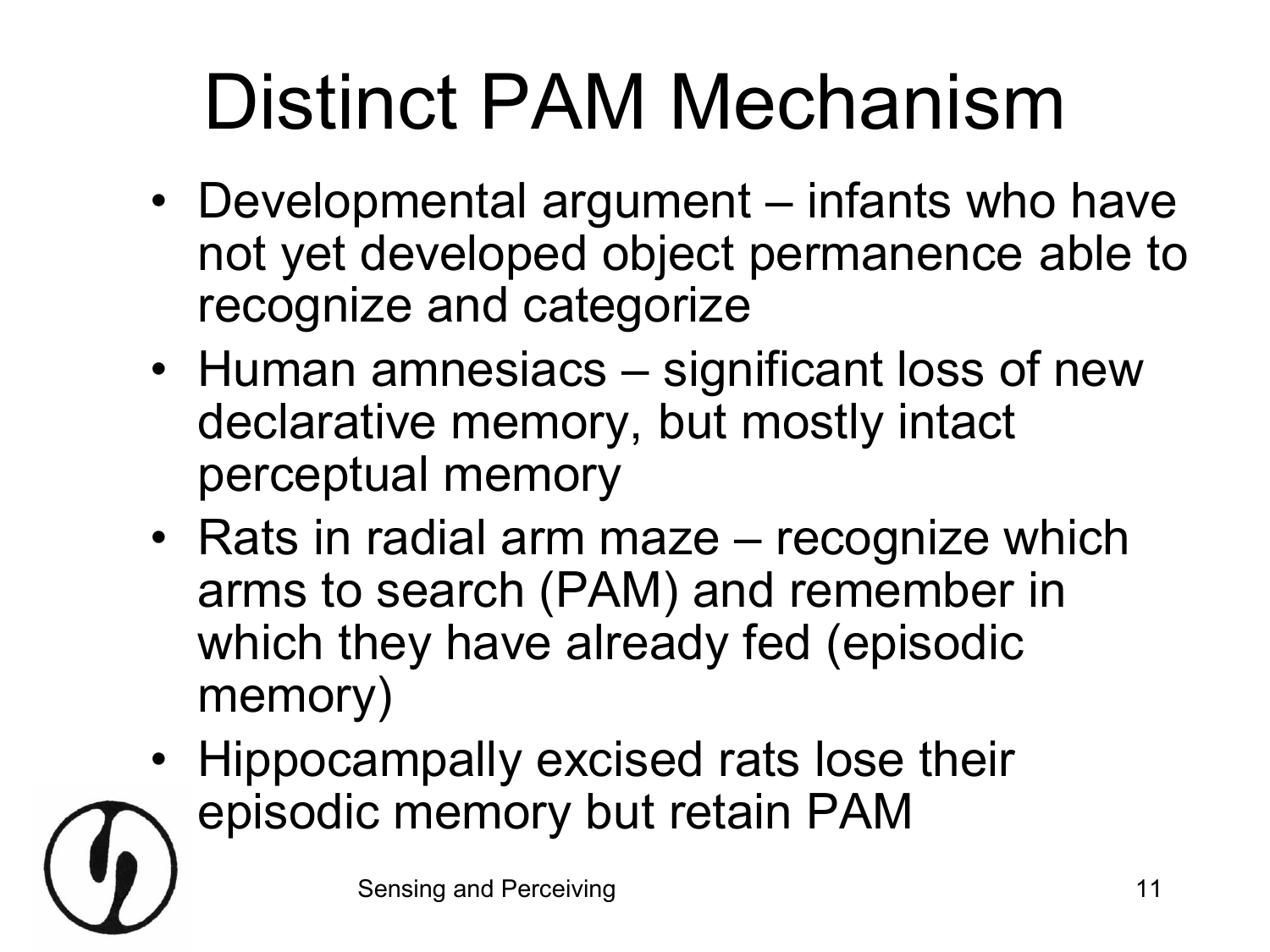## Perception in IDA

- IDA senses only strings of characters
- Perception mostly processes email messages
- Perception implemented with
	- perceptual codelets triggered by surface features
	- slipnet a semantic net that passes activation
- Slipnet stores domain knowledge
- Perceptual codelets recognize particular pieces of text
- Together they allow IDA to recognize, categorize and understand

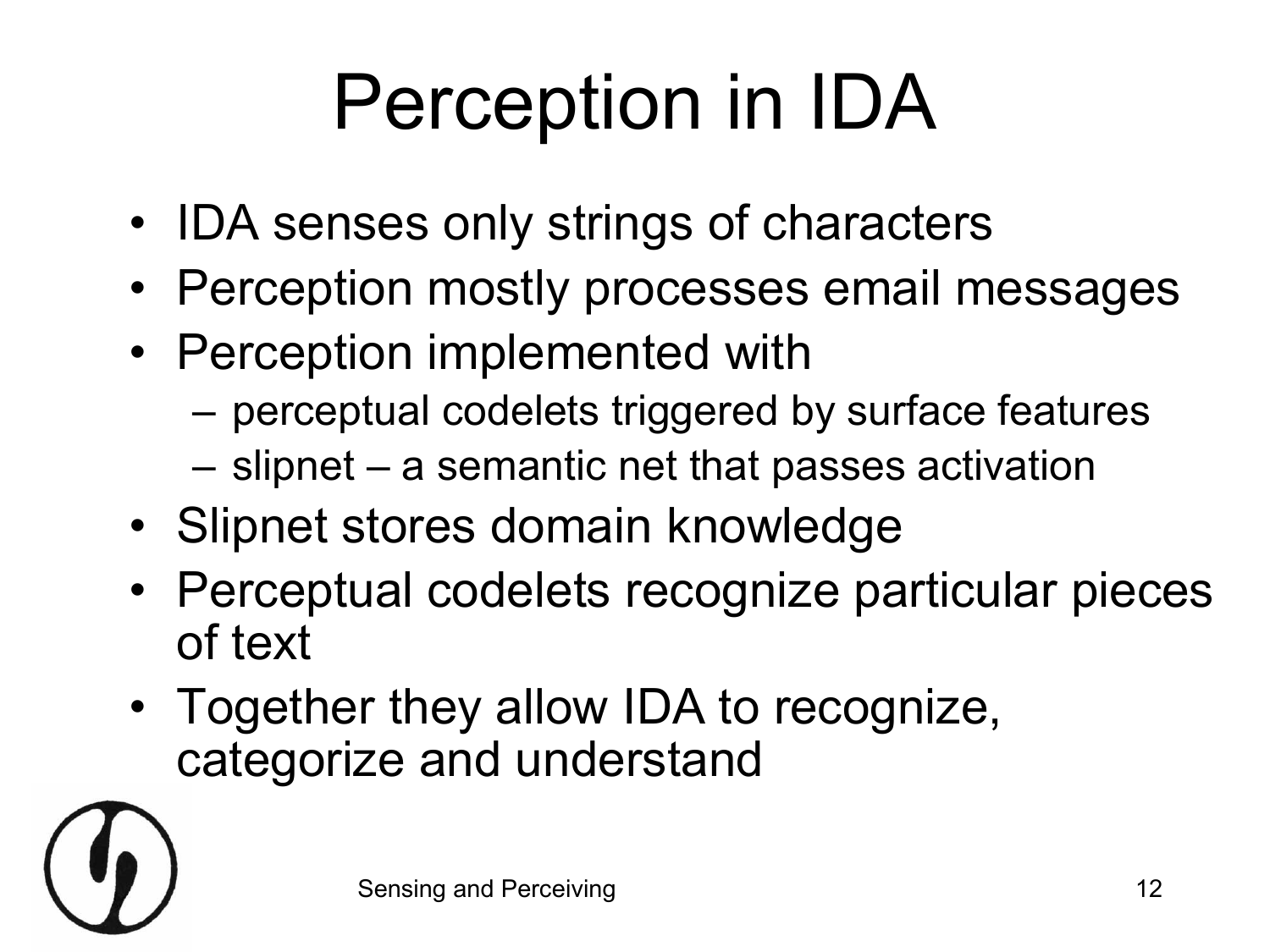## Example of Email Perception

- IDA receives message asking for a new job
- Perception recognizes
	- sailor's name
	- social security number
	- $-$  message is of please-find-job type
- Information constitutes the percept
- Percept written to working memory before becoming conscious

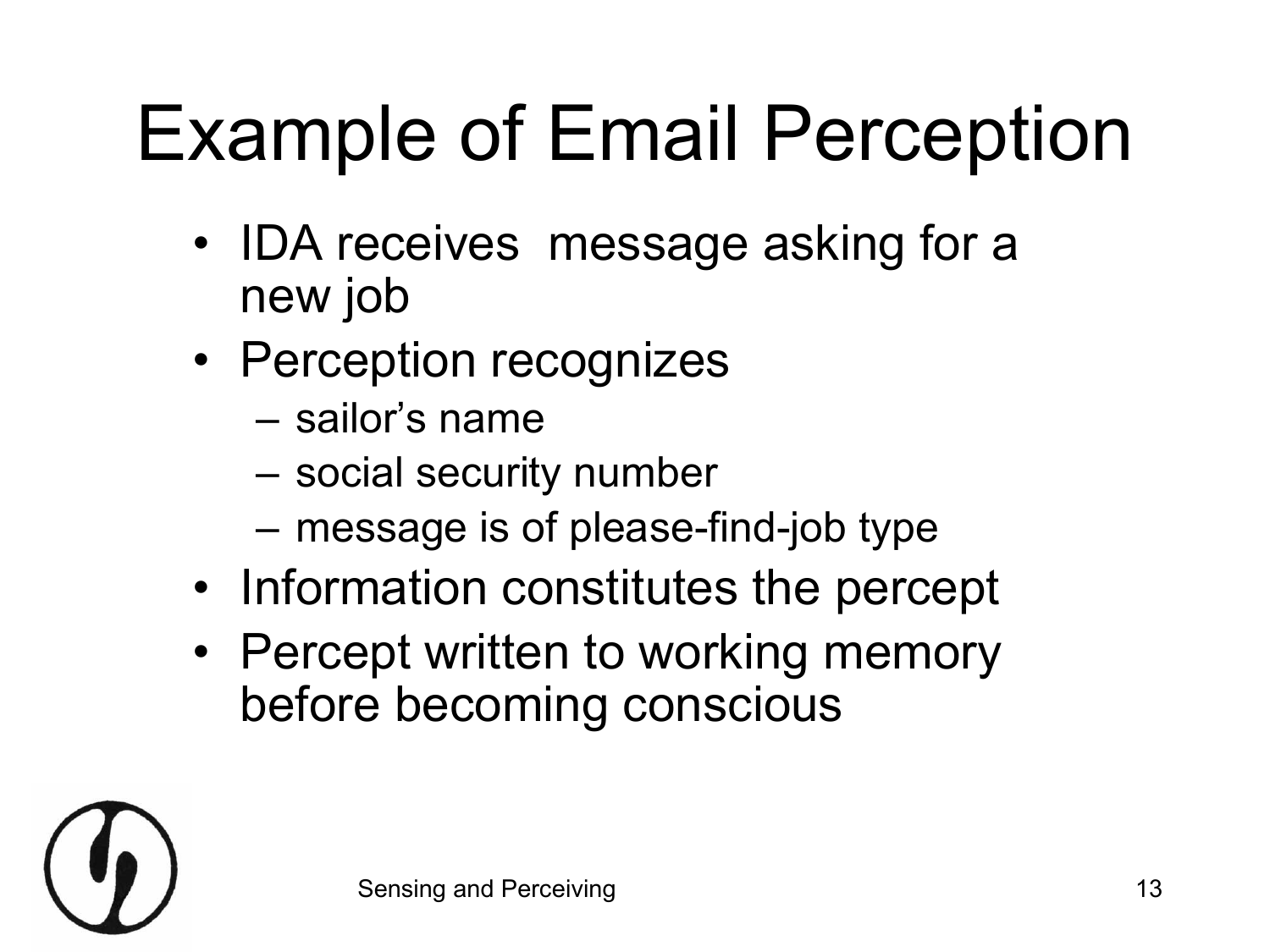#### Perception via a Slipnet



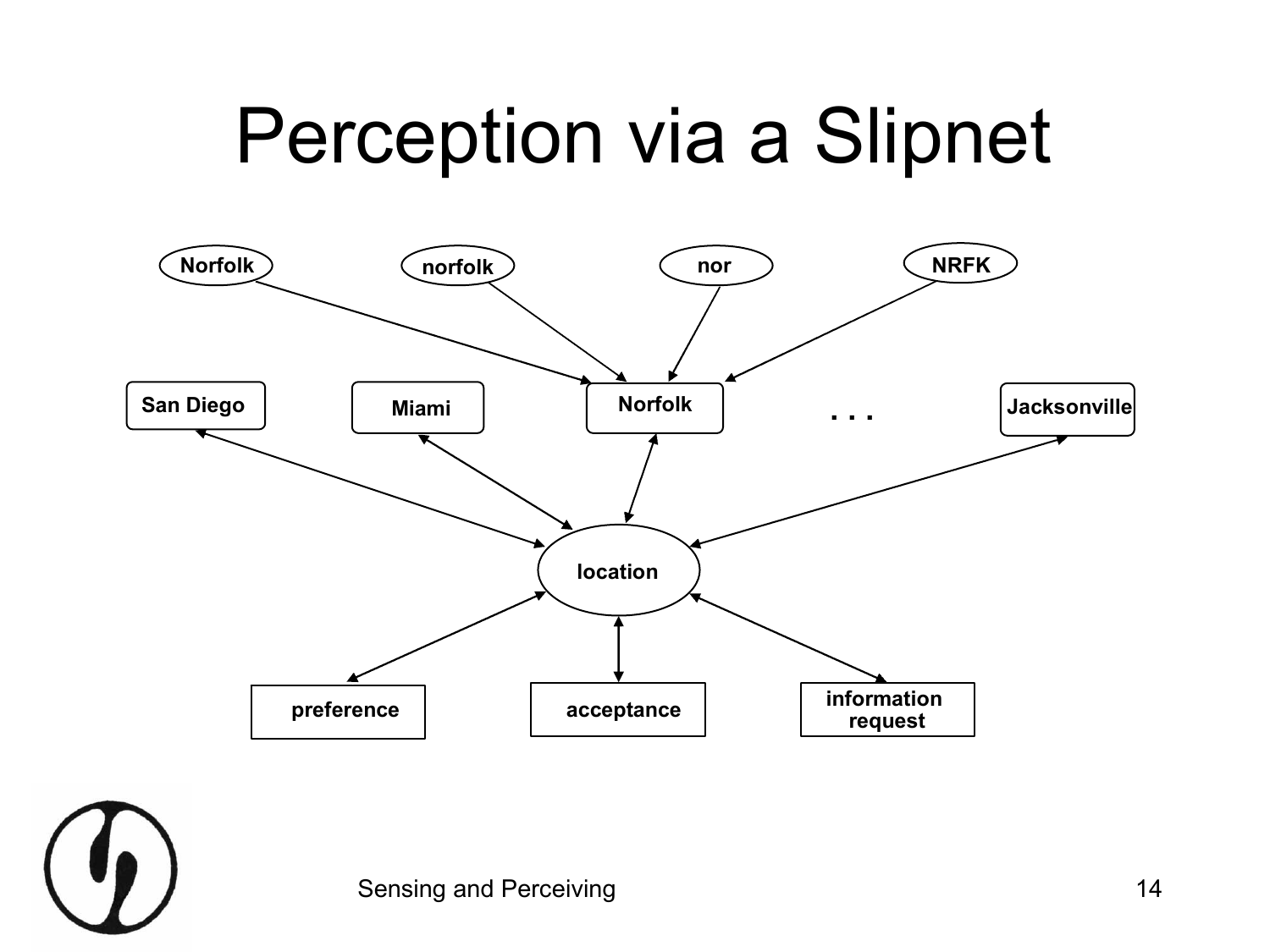## PAM as a Slipnet

- PAM provides
	- short and long term perceptual memory
	- the beginnings of meaning
- PAM implemented as a semantic net with passing activation, a slipnet
- Slipnet consists of
	- Nodes with activation
	- Links that pass activation

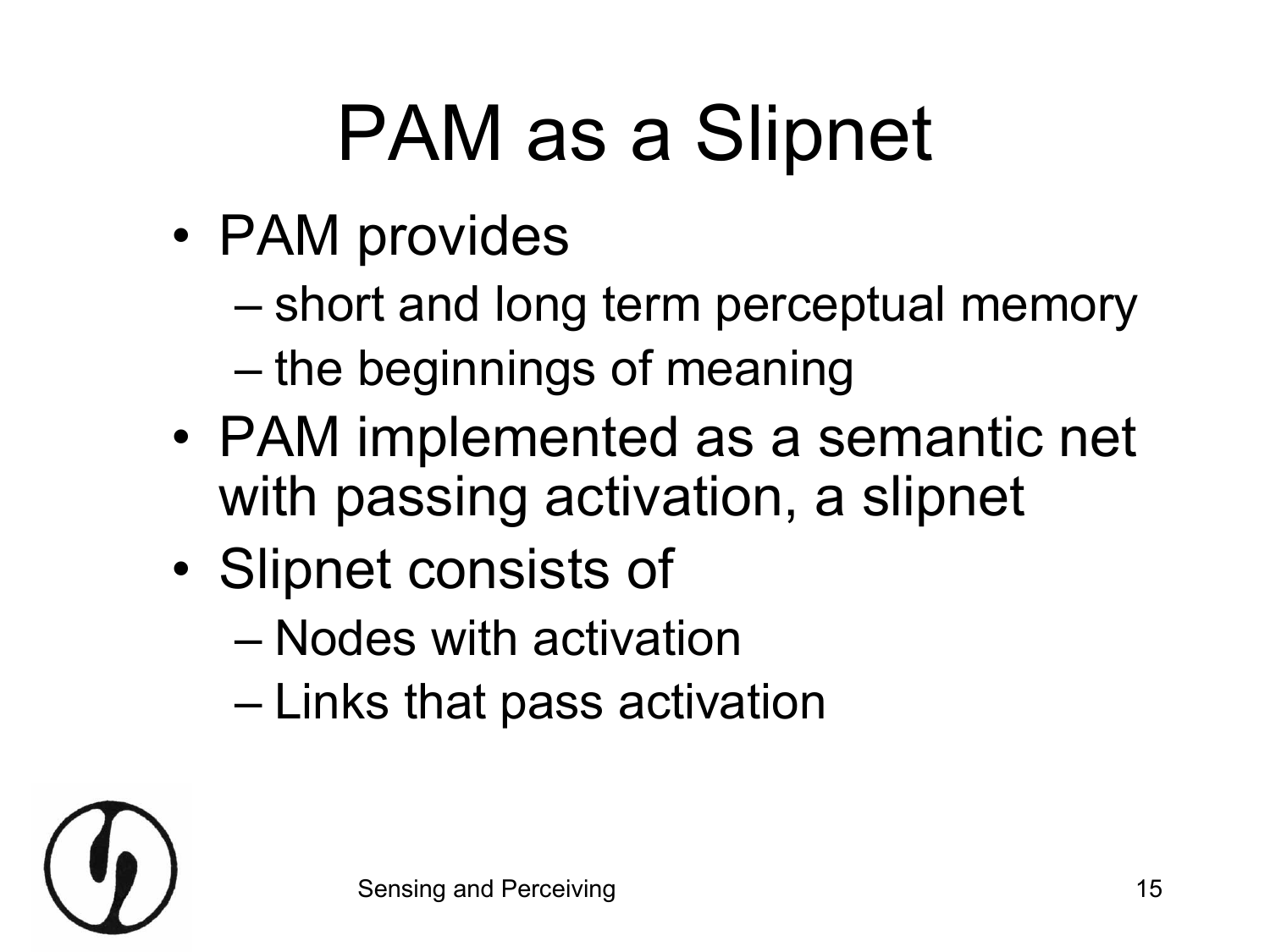## Nodes in PAM

- Nodes may represent
	- feature detectors (perceptual codelets)
	- individuals (a person or particular thing)
	- a category (chair, woman, animal)
	- situation (cup on a table)
	- a concept (democracy, justice)
	- an idea ( "please find me a job")
	- etc.

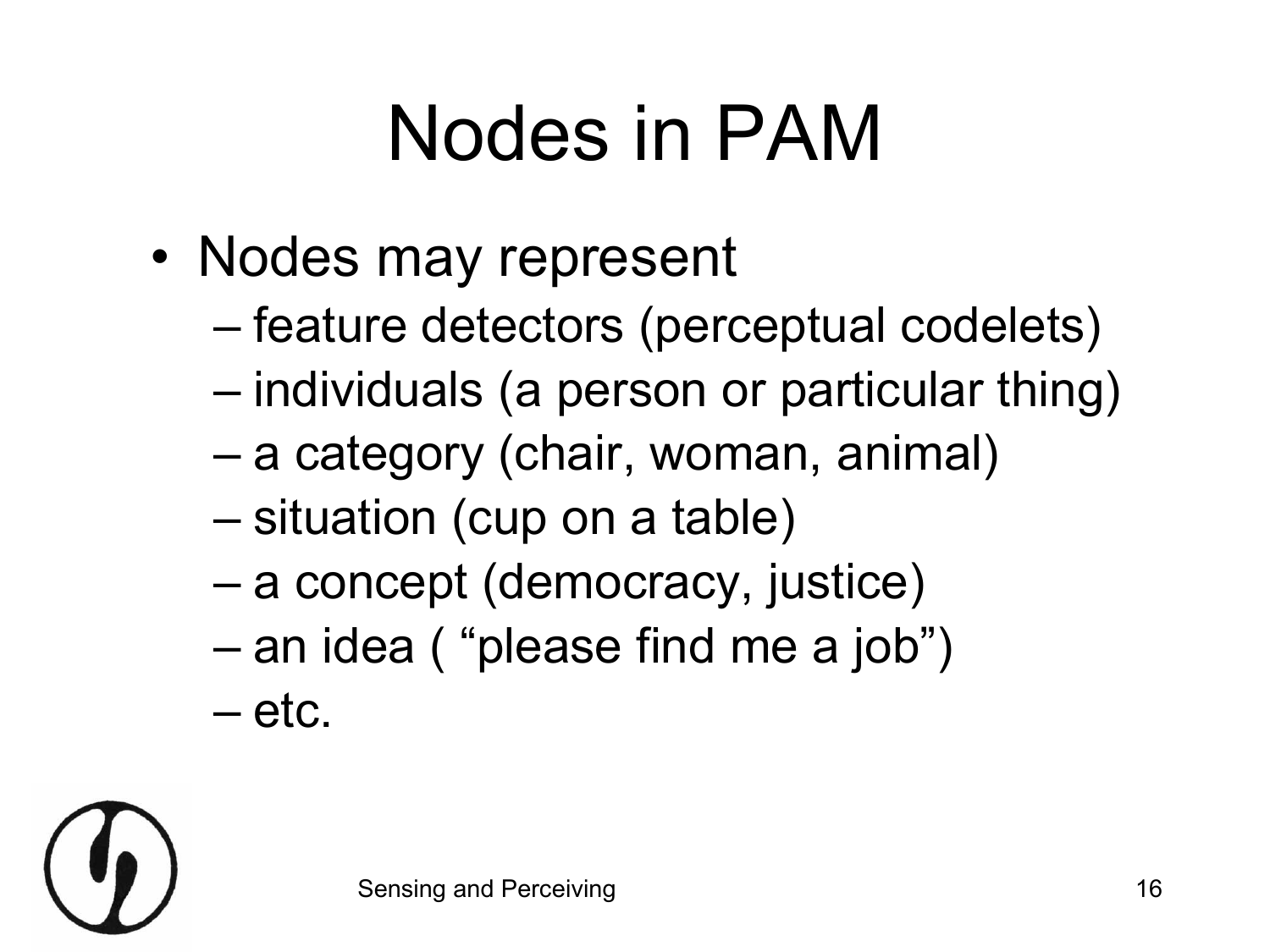### Primitive Feature Detectors

- Has a receptive field among the sensory receptors
- Reacts selectively to particular activity in its receptive field, the feature
- Activity varies smoothly with variation in the feature
- Primitive feature detector node = (identified with) perceptual codelet

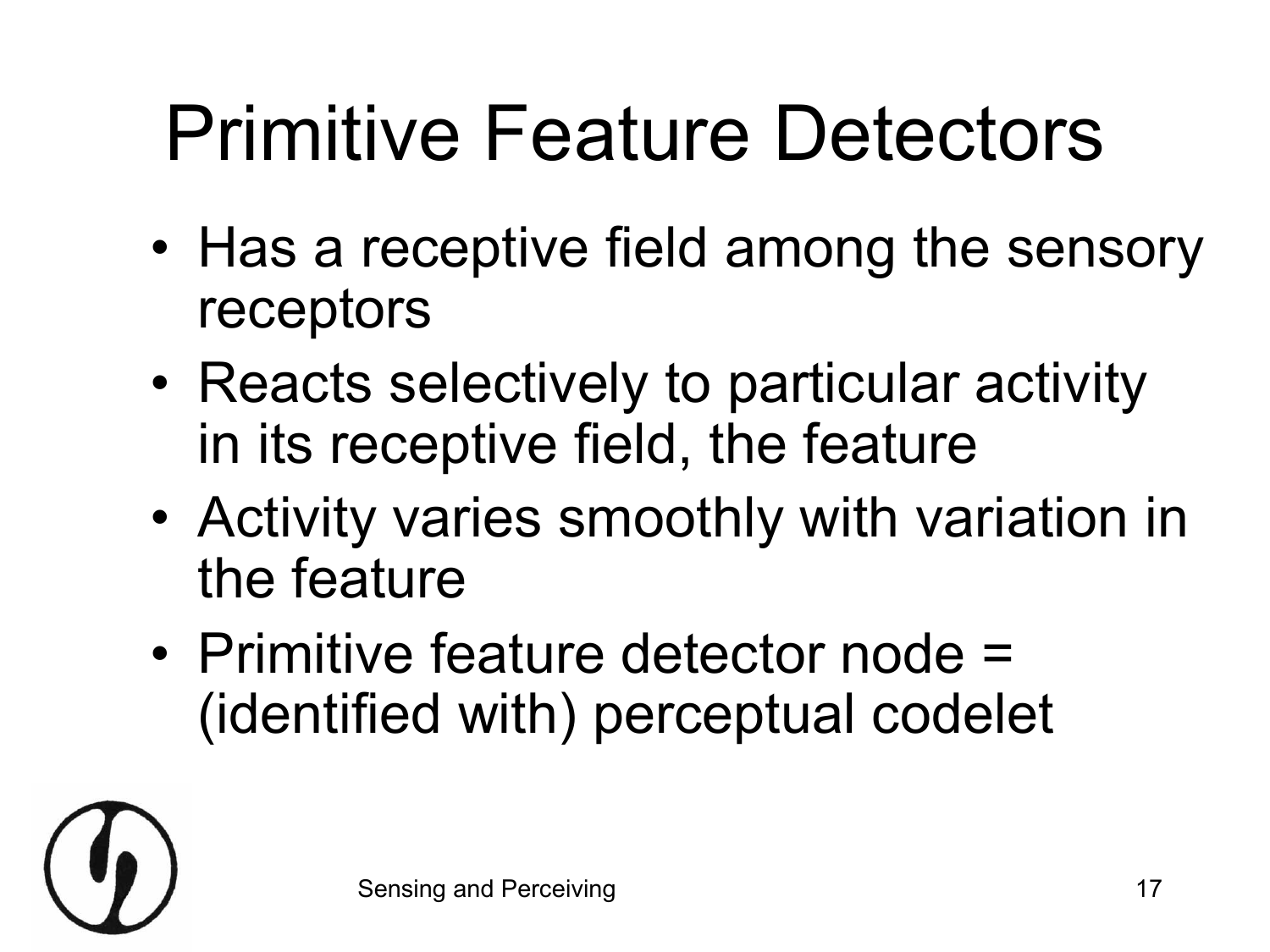#### Edge at Angle Detector



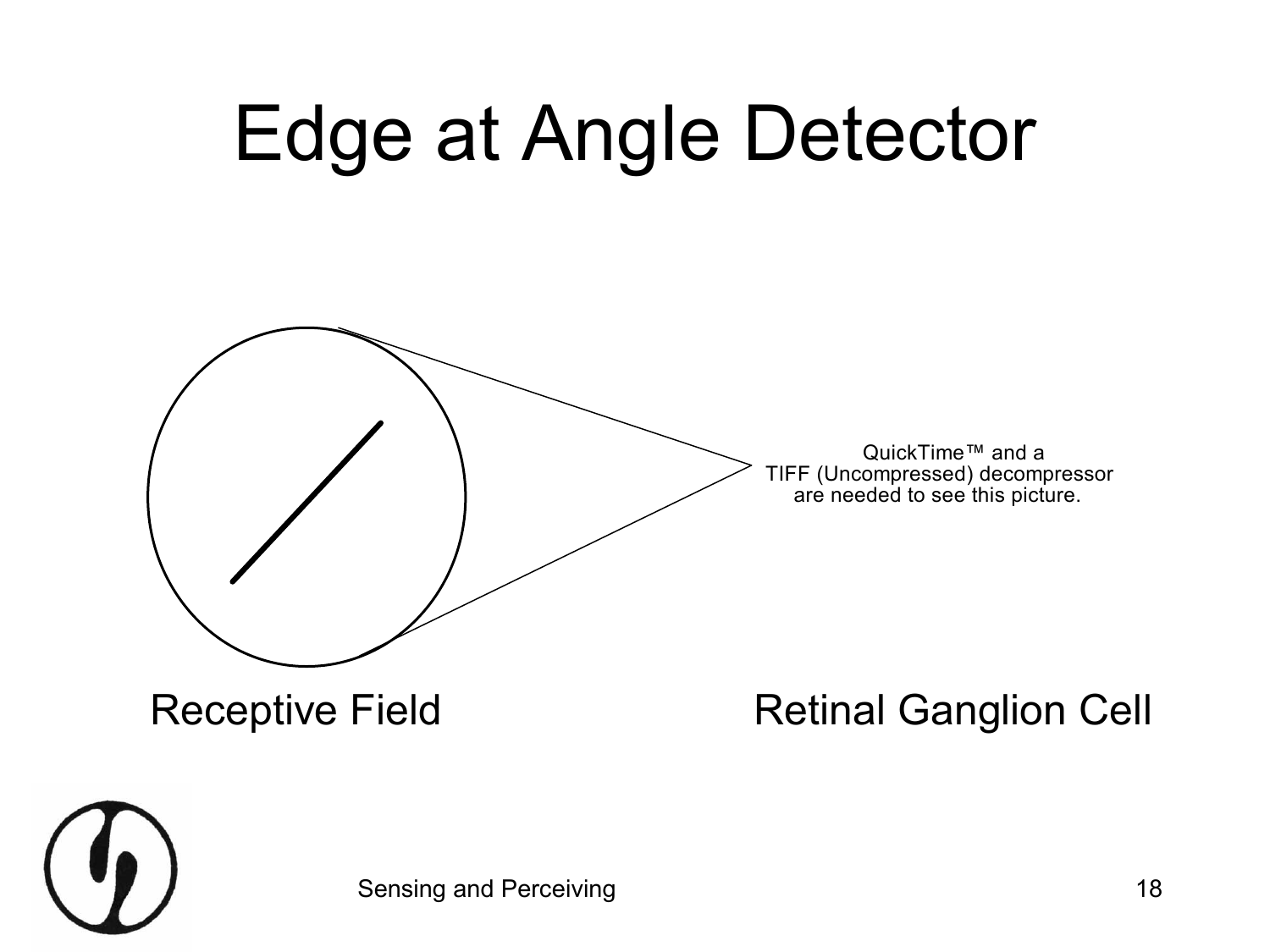#### Nodes as Feature Detectors

- Primitive feature detectors
- Complex feature detectors
- Objects detect their features
- Categories detect features & members
- Situations detect objects and relations as features
- All slipnet nodes are feature detectors

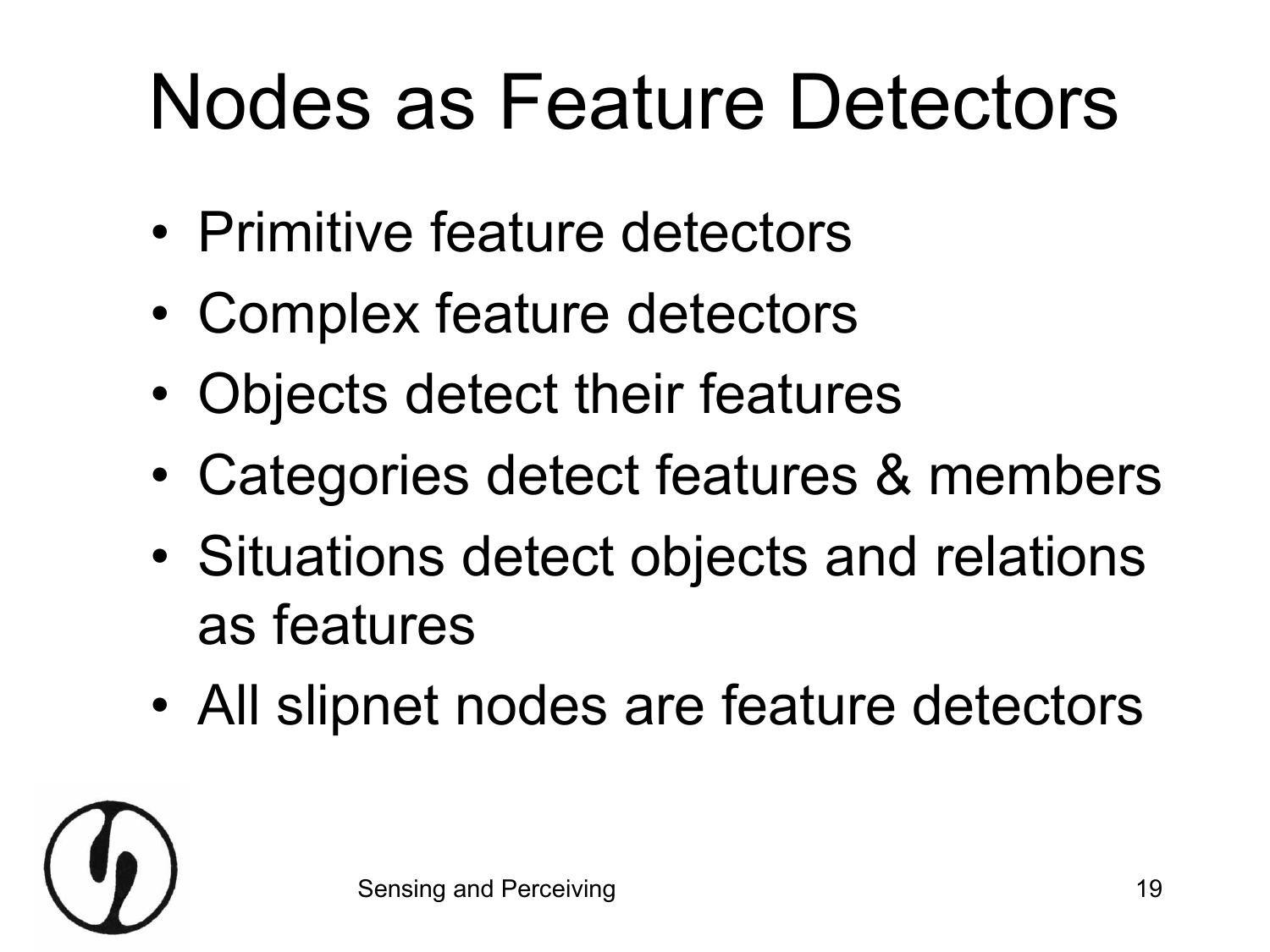## Links in PAM

- Represent relations between nodes
	- feature of
	- category membership (isa)
	- category inclusion
	- logical
- Mostly feedforward in conceptual depth
- Moving inward links from more specific to more abstract
- Can be excitatory or inhibitory
- Lateral links can also exist

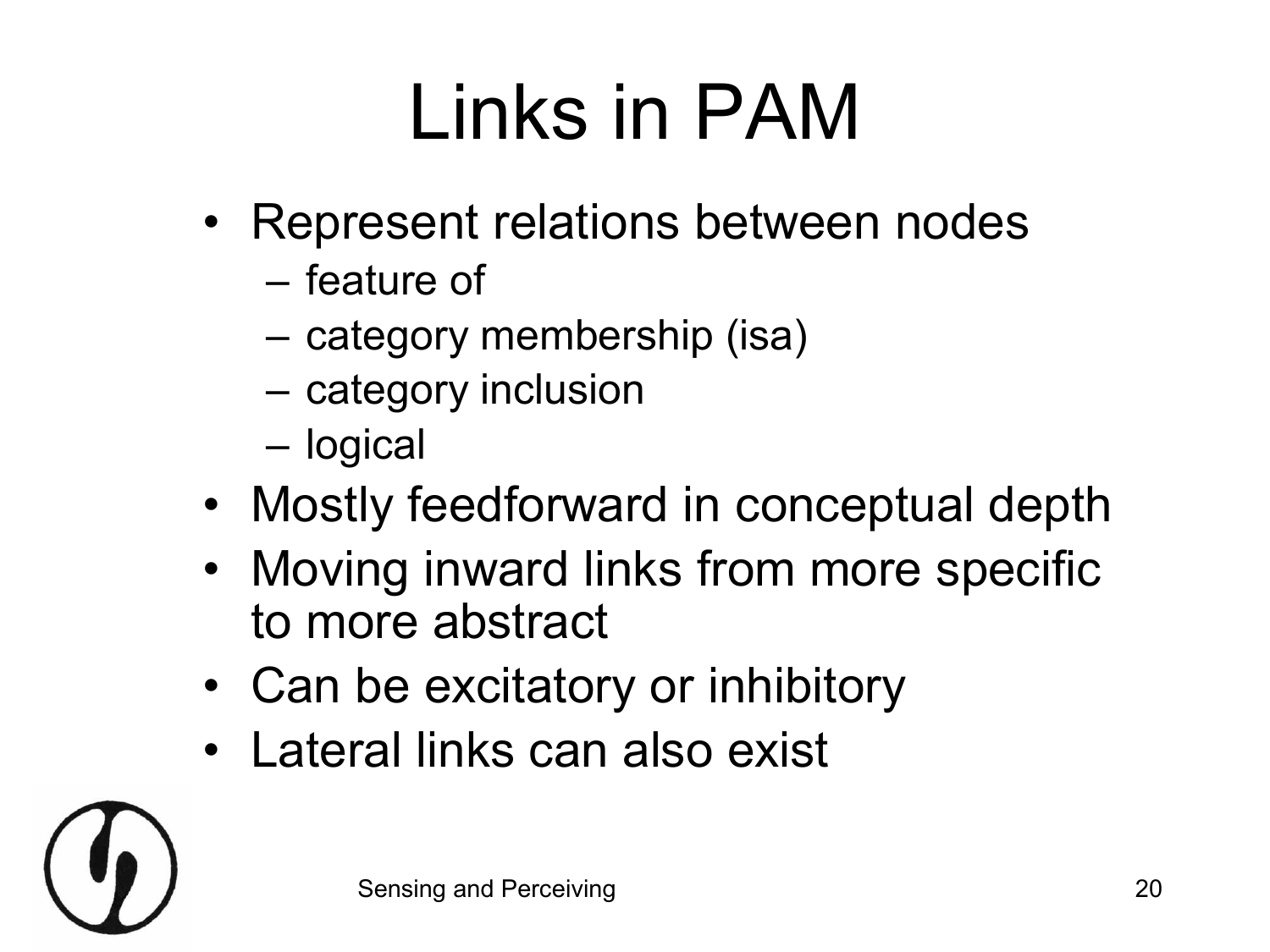## Activation Passing

- Starting with primitive feature detectors, nodes send activation along links to other nodes
- Slipnet passes activation until it stabilizes
- Nodes with activation above threshold become part of the percept

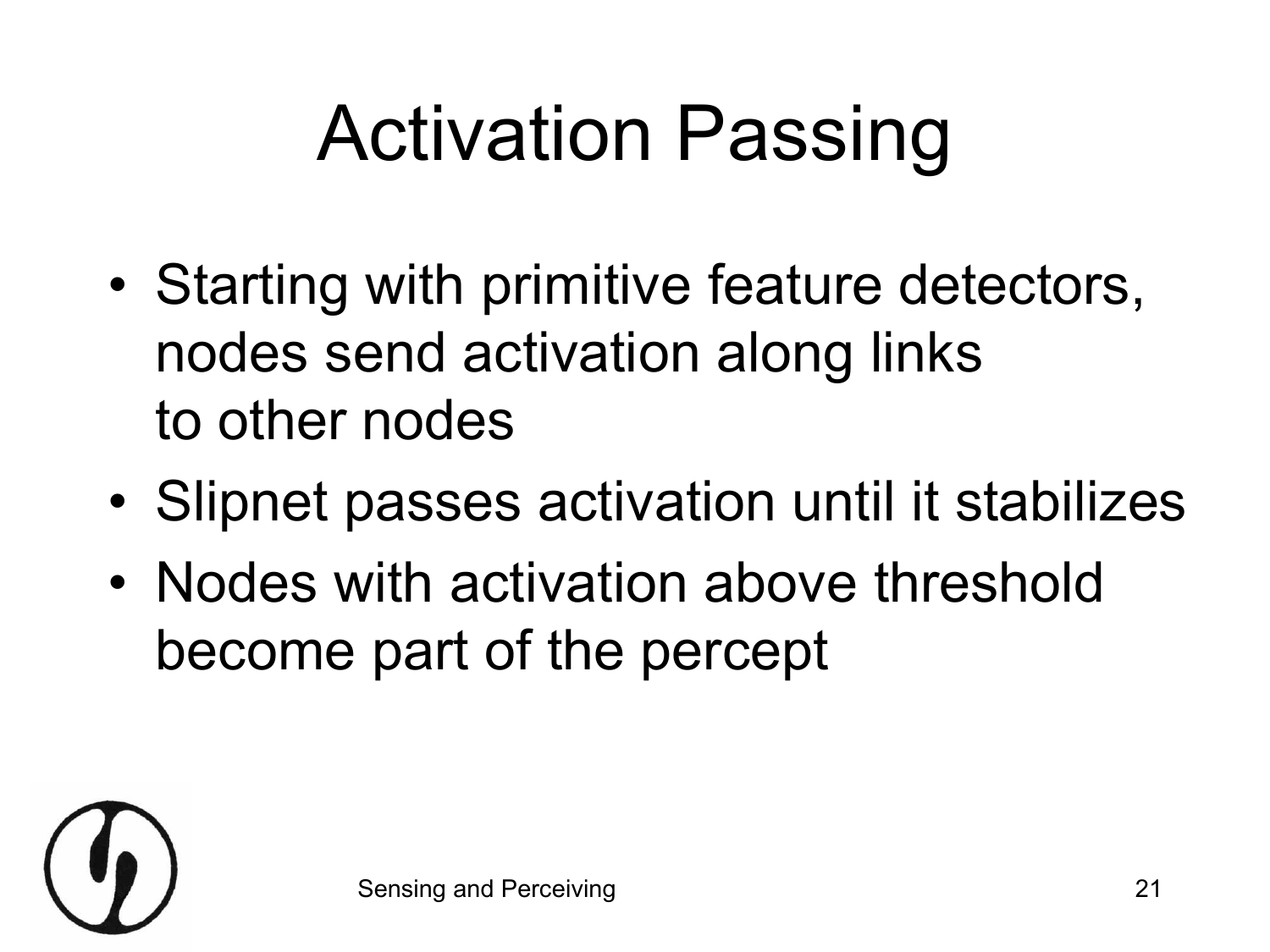## Readings

• Franklin, S. 2005. Perceptual Memory and Learning: Recognizing, Categorizing, and Relating. Symposium on Developmental Robotics; American Association for Artificial Intelligence (AAAI). Stanford University, Palo Alto CA, USA. March 21-23, 2005.